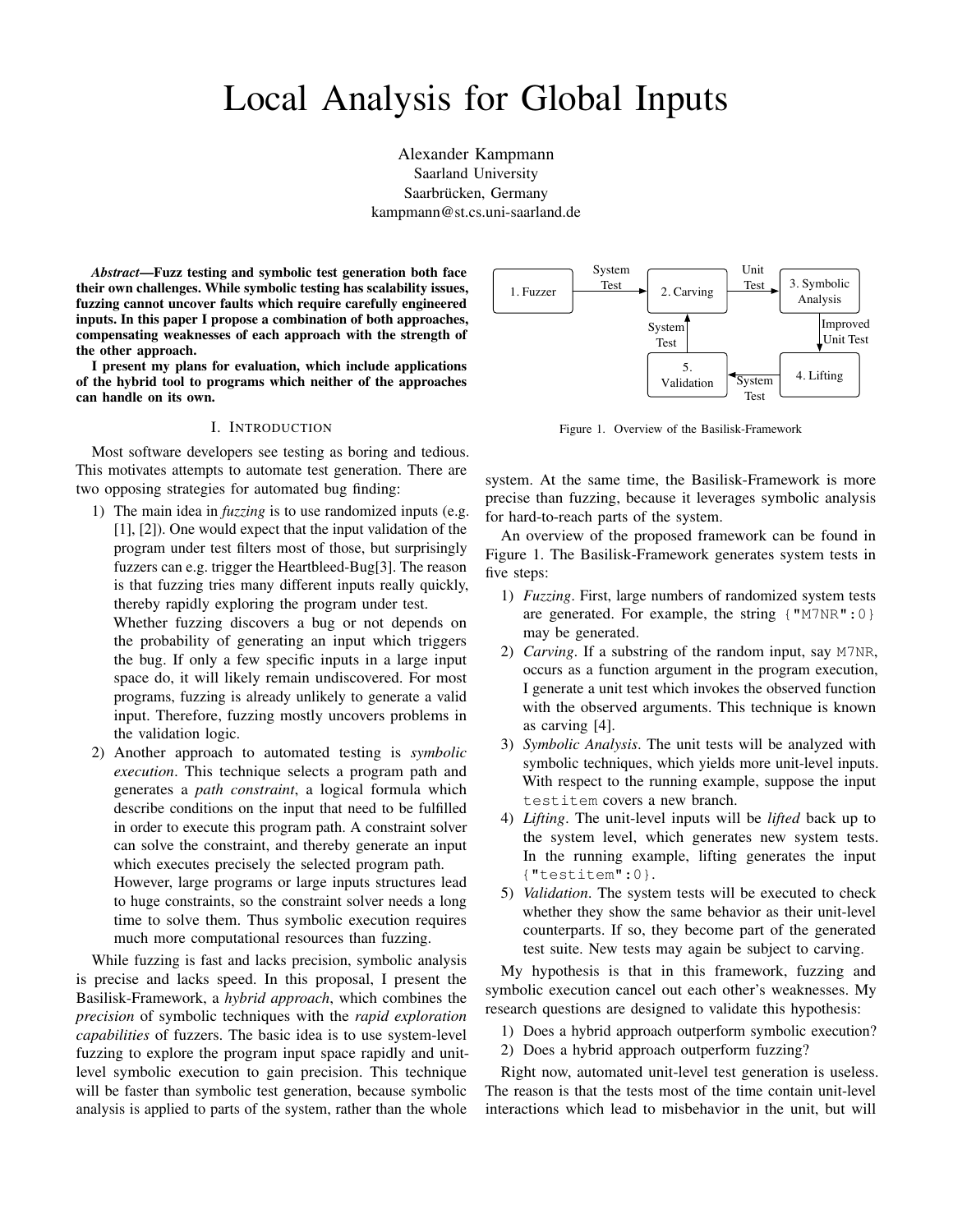never occur in the context of the whole system. This is called a *false positive*. However, unit-level test generation is faster than system-level test generation. I believe that my lifting and validation techniques can be integrated with any unit-level test generator in order to mitigate false positives. This opens the possibility to make unit-level test generation useful. Thereby research questions 3 and 4 are:

- 3) Can unit-level test generation be improved with lifting and validation?
- 4) Does unit-level fuzzing with lifting and validation outperform system-level fuzzing?

Also, existing research implies that there are programs where fuzzing or symbolic execution respectively are effective. This triggers another research question.

5) What properties of a program make fuzzing, symbolic execution or a hybrid approach effective (or ineffective)?

# II. RELATED WORK

In automated software testing, fuzzing and symbolic testing usually are perceived as two opposite approaches.

Symbolic testing analyzes the software under test and generates test cases which are carefully designed to cover specific test goals. Usually, those test goals are obtained from structural coverage criteria like branch coverage (e.g. [5]). Empirical studies (e.g. [6]) suggest that those criteria might not be sufficient.

Symbolic tools fall into two categories<sup>1</sup>.

- Tools for *symbolic execution*, such as [5], execute the program symbolically, that is, all values are symbolic. In case of a branch, the tool decides which branch it wants to take and generates the constraint for it.
- In *dynamic symbolic execution* (e.g. [7], [8]) concrete and symbolic execution happen in parallel. In case of a branch, the concrete execution decides which branch to take, and the symbolic engine collects the constraint for this concrete path only.

While those approaches require instrumentation of the program under test, Fuzz testing[1] works with no or very limited knowledge of the program under test.

However, the distinction between black-box and white-box approaches is not that clear any longer. Feedback-driven fuzz testing tools like AFL [2] are based on search algorithms. They use program telemetry data to guide the search process. Still, they are much more randomized than the aforementioned white-box approaches. Some researchers refer to this kind of lightweight instrumentation as grey-box.

Grammar-based fuzzers like Peach [9], LangFuzz [10] or XMLMate [11] use a description of the input format, a grammar, to generate valid inputs only. This enables them to reach deeper layers of the program under test, however, a grammar needs to be written manually. In a personal conversation, one of the authors of LangFuzz reported that writing a grammar for JavaScript took more time than developing the fuzzer itself.

<sup>1</sup>And different researchers name the categories differently. There is even a paper([7]) which describes a symbolic technique with the term "fuzzing".

Höschele et al.  $[12]$  present how to use program telemetry to obtain input specifications. They utilize tainting in order to capture the data flow of programs and build context-free grammars from the data flow. This means the tedious process of manually writing a grammar can be automated.

There is some work on hybrid approaches as well. Pǎsǎreanu et al. [13] presents a framework which combines systemlevel concrete executions with unit-level symbolic executions. However, they select values for the system-level executions via model-based simulations, which requires a pre-existing model.

Adding more and more program analysis to fuzzing comes with a price. Namely, the runtime of analysis is usually higher than that of program executions. Böhme et al.  $[14]$  analyze the probability of reaching a coverage goal and observe that if too much time is spent on collecting and analyzing telemetry data from test runs, it may not pay off, because randomized approaches may by chance reach the same goal faster.

In the evaluation of automated testers, known bugs in old versions of software may be used. There are several collections of programs with known bugs. Böhme et al. [15] created the COREBENCH suite, a collection of 70 realistic regression errors from GNU COREUTILS. Another collection is presented by Do et al. [16]. In the absence of real bugs, artificial bugs can be seeded. This technique is known as mutation testing [17].

# III. THE ENVISIONED FRAMEWORK

My envisioned framework works in five steps:

- 1) *Fuzzing* generates large numbers of randomized system tests.
- 2) *Carving* generates unit tests from the system tests, in a similar fashion to the technique by Elbaum et al. [4].
- 3) *Symbolic Analysis* analyzes the unit tests and yields more unit-level inputs.
- 4) *Lifting* translates the unit tests to system tests which trigger similar behavior.
- 5) *Validation* executes the system tests in order to eliminate false positives.

In the following, each step will be discussed in the context of an example.

### *A. Motivating example*

I am using the program in Figure 2 as an example. It utilizes a JSON parser for input validation. JSON represents data in a recursive structure of key-value pairs.

The program first reads in a file (Line 2) and forwards it to the parser (Line 3). Afterwards, the function process checks whether the string testitem is used as a key within the input (Line 8). If so, lines 14 and 15 simulated a programming mistake.

Despite being highly artificial, this example demonstrates the limitations of both approaches. I executed a symbolic tool, KLEE [5], with a timeout of ten minutes on the example. It generated 52153 inputs, but none of them contained the string testitem.

In a second experiment, I wrote a simple Python script which randomly generates valid JSON documents. Those reached the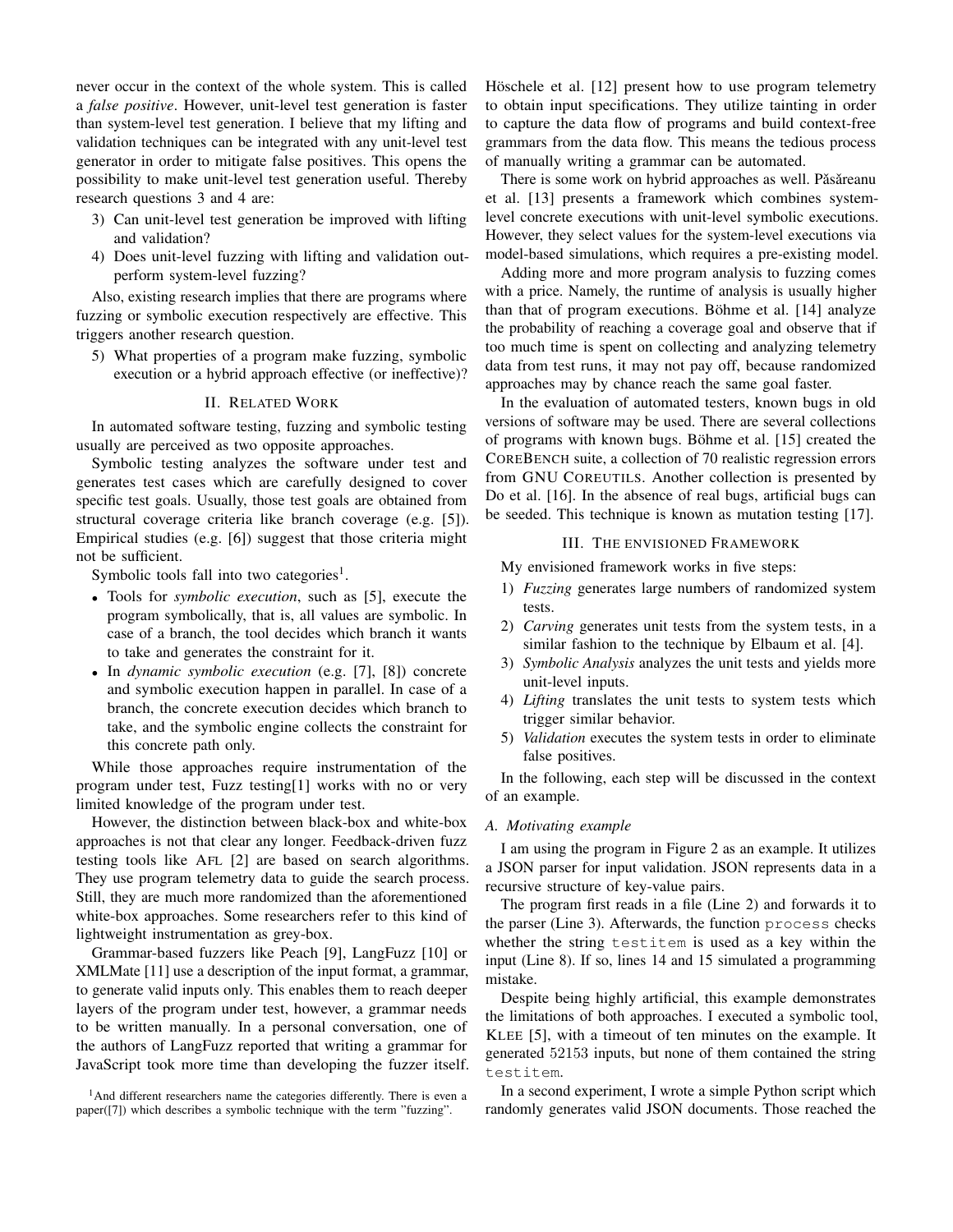```
1 int main(int argc, char **argv) {<br>2 char *text = readEntireFile(arg
2 char *text = readEntireFile(argv[1]);<br>3 cJSON *json = cJSON Parse(text);
 3 cJSON \starjson = cJSON_Parse(text);<br>4 return process(ison):
        return process(json);
5 }
\frac{6}{7}7 int process(cJSON *json) {
8 cJSON *out = cJSON_GetObjectItem(<br>9 ison. "testitem"):
         json, "testitem");
10 \mathbf{if}(\text{NULL} == \text{out}) {
11 fprintf(stderr, "Invalid_input!");<br>12 return 1;
           return 1;
13 } else {
14 char *test = NULL;<br>15 char \uparrow contributed:
           test[0] = 'c';\frac{16}{17}cJSON_Delete(json);
18 return 0;
19 }
```
Figure 2. Example code for JSON processing

{"M7NR": "UyXFx", "6T": 0.302331771192897, "0XQ": {"Z2qmQqSmys": []}, "8wcwBs": 0.17965215716521588}



process function, but none of them triggered the bug. The probability of generating testitem as a random string is too small.

#### *B. Fuzzing*

The first step in my proposed framework is *fuzzing*. For the example, I used randomly generated JSON documents like the one in Figure 3.

In my dissertation, I will not get involved with developing fuzzing tools, but rely on pre-existing tools like Peach or XMLMate.

#### *C. Carving*

The proposed framework executes the generated test inputs and collects information on *branch coverage*. Table I shows the coverage data for the five least covered methods. One

| Function         | branch coverage |
|------------------|-----------------|
| cJSON Delete     |                 |
| parse_hex4       | 0               |
| parse_string     | 0.217           |
| cJSON_strcasecmp | 0.3333          |
| main             | 0.3333          |

Table I COVERAGE PER METHOD FOR RANDOMLY GENERATED INPUTS.

```
1 void snippet() {<br>2 cJSON strcasecy
         cJSON_strcasecmp("M7NR", "testitem");
3 }
```
Figure 4. The code snippet that was carved from the system test in Figure 3.

{"testitem": "UyXFx", "6T": 0.302331771192897, "0XQ": {"Z2qmQqSmys": []}, "8wcwBs": 0.17965215716521588}

Figure 5. Improved JSON input.

of them is cJSON\_strcasecmp. This method is called by cJSON\_GetObjectItem (line 8) to compare the existing keys with the search key.

I can observe several calls to cJSON\_strcasecmp, including an invocation with M7NR and testitem as parameters. Test carving [4] uses this invocation to generate the code snippet in Figure 4. This method is small and can easily be analyzed with symbolic execution.

For the example, I am using KLEE as a symbolic execution tool. M7NR was part of the original input, so the Basilisk-Framework instructs KLEE to find a replacement which covers more branches. KLEE is not allowed to change the second input, testitem, because it was not part of the JSON document. KLEE reports that the string testitem covers more branches within cJSON strcasecmp than M7NR. Thereby, a unit test which calls cJSON\_strcasecmp with testitem as first and second argument is generated.

Simple string comparisons may not always be precise enough to generate a meaningful mapping from inputs to function arguments. In this case, dynamic tainting may offer more precision, however, it also comes with greater runtime costs.

# *D. Lifting*

In the last step, the framework *lifts* the analysis results from the unit tests back to the system level. In the example, I can replace M7NR with testitem in the system level input (Figure 3). This generates the input in Figure 5 which triggers the bug.

Grammar inference tools like AUTOGRAM automatically generate a context-free grammar of the input format. Most likely, a constituent of the grammar is handled as one piece by the program under test. If this holds true, the constraints that symbolic execution generates in the carving step deal with those input parts as a unit. In this case, the constraint can be translated into a representation which reasons about the constituents of the grammar, rather than individual input characters. Then, the grammar can be augmented with this constraint and fuzzers can generate inputs which fulfill the constraint. In this setup, the Basilisk-Framework uses symbolic execution to get a complicated condition right, and it uses the fuzzer again to explore the parts of the program which were not reachable without fulfilling this constraint.

# *E. Validation*

The system test may fail to trigger the interactions that were observed in the unit test. That is because the program path of the original system test and the newly generated system test may diverge before the unit under analysis is reached. In the example, this would happen if the string replacement in